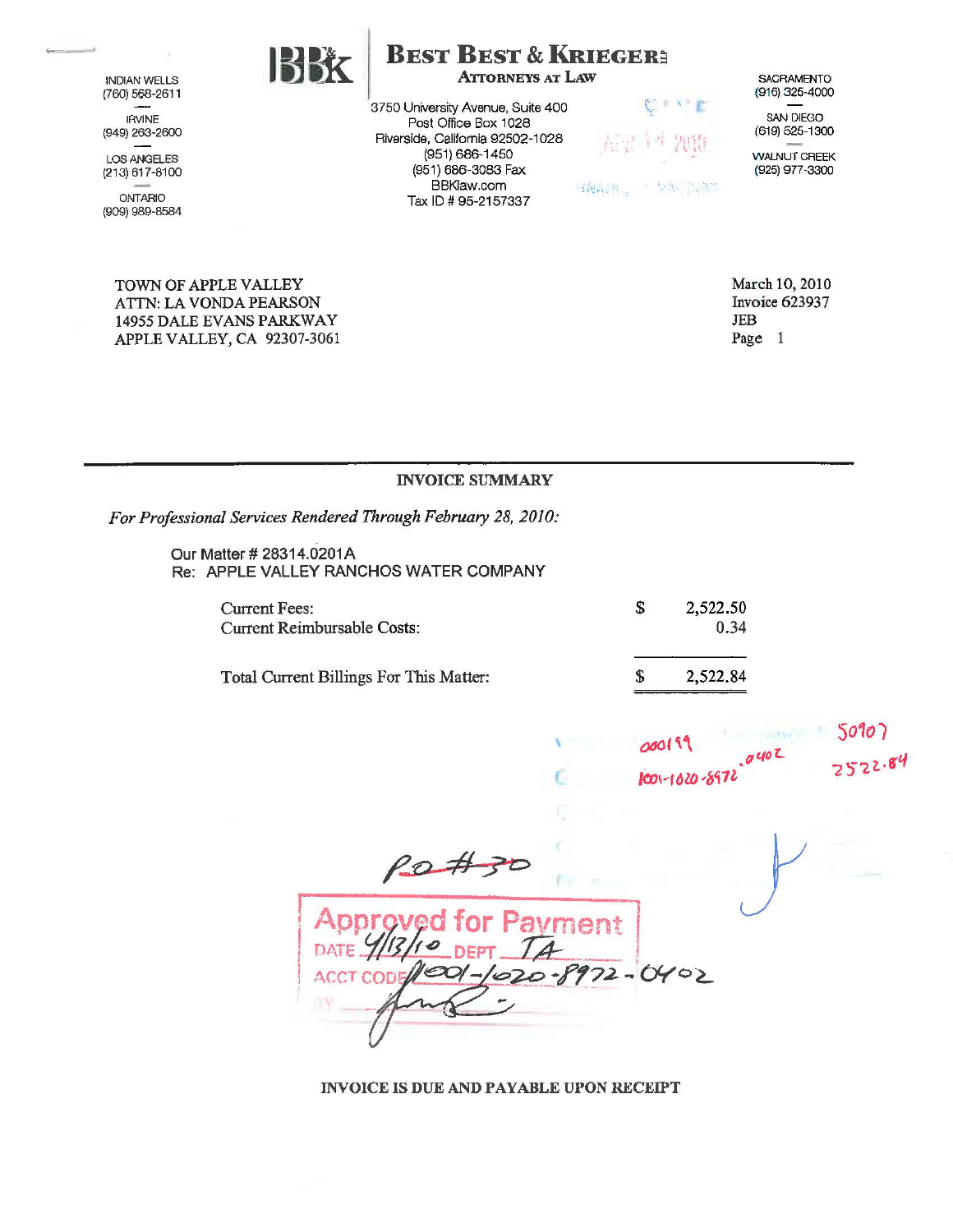INDIAN WELLS (760) 568-2611 IRVINE (949) 263-2600 LOS ANGELES (213) 617-8100 ONTARIO (909) 989-8584

na.

## ' **BEST BEST & KRIEGER~**  ATrORNEYS AT LAW

SACRAMENTO (916) 325-4000

SAN DIEGO (619) 525-1300  $\ddot{\phantom{0}}$ 

WALNUT CREEK (925) 977-3300

Our Matter # 28314.0201A Re: APPLE VALLEY RANCHOS WATER COMPANY March 10, 2010 Invoice 623937 Page 2

3750 University Avenue, Suite 400 Post Office Box 1028 Riverside, California 92502-1028 (951) 666-1450 (951) 686-3083 Fax BBKlaw.com Tax ID# 95-2157337

| <b>DATE</b> | <b>DESCRIPTION</b>                                                                                                                                                                                                                                                                                                                      | <b>HOURS</b> |
|-------------|-----------------------------------------------------------------------------------------------------------------------------------------------------------------------------------------------------------------------------------------------------------------------------------------------------------------------------------------|--------------|
| 02/16/10    | <b>DRAFT MEMO ON</b><br><b>ASSOCIATE 2: REBECCA HERMANOWICZ</b>                                                                                                                                                                                                                                                                         | 2.00         |
| 02/17/10    | <b>FINALIZING REVIEW OF</b><br>PARTNER: PIERO C. DALLARDA                                                                                                                                                                                                                                                                               | 1.80         |
| 02/17/10    | <b>EDIT MEMO ON</b><br>ASSOCIATE 2: REBECCA HERMANOWICZ                                                                                                                                                                                                                                                                                 | 1.00         |
| 02/17/10    | <b>E-MAIL CORRESP W/MS. HEIM RE</b><br>AND FOLLOW UP W/ ATTY BROWN RE SAME<br><b>CLERK: KRYSTEN STEELE</b>                                                                                                                                                                                                                              | 0.20         |
| 02/23/10    | PREPARE ATTY BROWN FOR MEETING W/ APPLE VALLEY RANCHOS<br><b>BY</b><br><b>ASSOCIATE 2: REBECCA HERMANOWICZ</b>                                                                                                                                                                                                                          | 0.20         |
| 02/23/10    | PREPARATION FOR AND ATTENDANCE AT MEETING IN TOWN HALL<br>WITH TOWN MANAGER, TOWN FINANCE DIRECTOR AND<br>REPRESENTATIVES OF APPLE VALLEY RANCHOS RE FRANCHISE FEE<br>CALCULATION AND AGREED UPON PROTOCOLS FOR REPORTING<br>FRANCHISE FEES TO TOWN OF APPLE VALLEY; CONFERENCE WITH A.<br><b>ROBINSON RE</b><br>PARTNER: JOHN E. BROWN | 2.80         |
| 02/26/10    | REVIEW OF MEMORANDUM FROM ATTY HERMANOWICZ RE<br>PARTNER: PIERO C. DALLARDA                                                                                                                                                                                                                                                             | 0.60         |
| 02/26/10    | : E-MAIL ATTY<br><b>RESEARCH</b><br>DALLARDO W/                                                                                                                                                                                                                                                                                         | 1.10         |

## ASSOCIATE 2: REBECCA HERMANOWICZ

## Summary of Fees:

| <u>Timekeeper</u>    | <b>Title</b> | <b>Hours</b> | Rate/Hr | Amount |  |
|----------------------|--------------|--------------|---------|--------|--|
| <b>JOHN E. BROWN</b> | PARTNER      | 2.80         | 285.00  | 798.00 |  |
| PIERO C. DALLARDA    | PARTNER      | 2.40         | 285.00  | 684.00 |  |